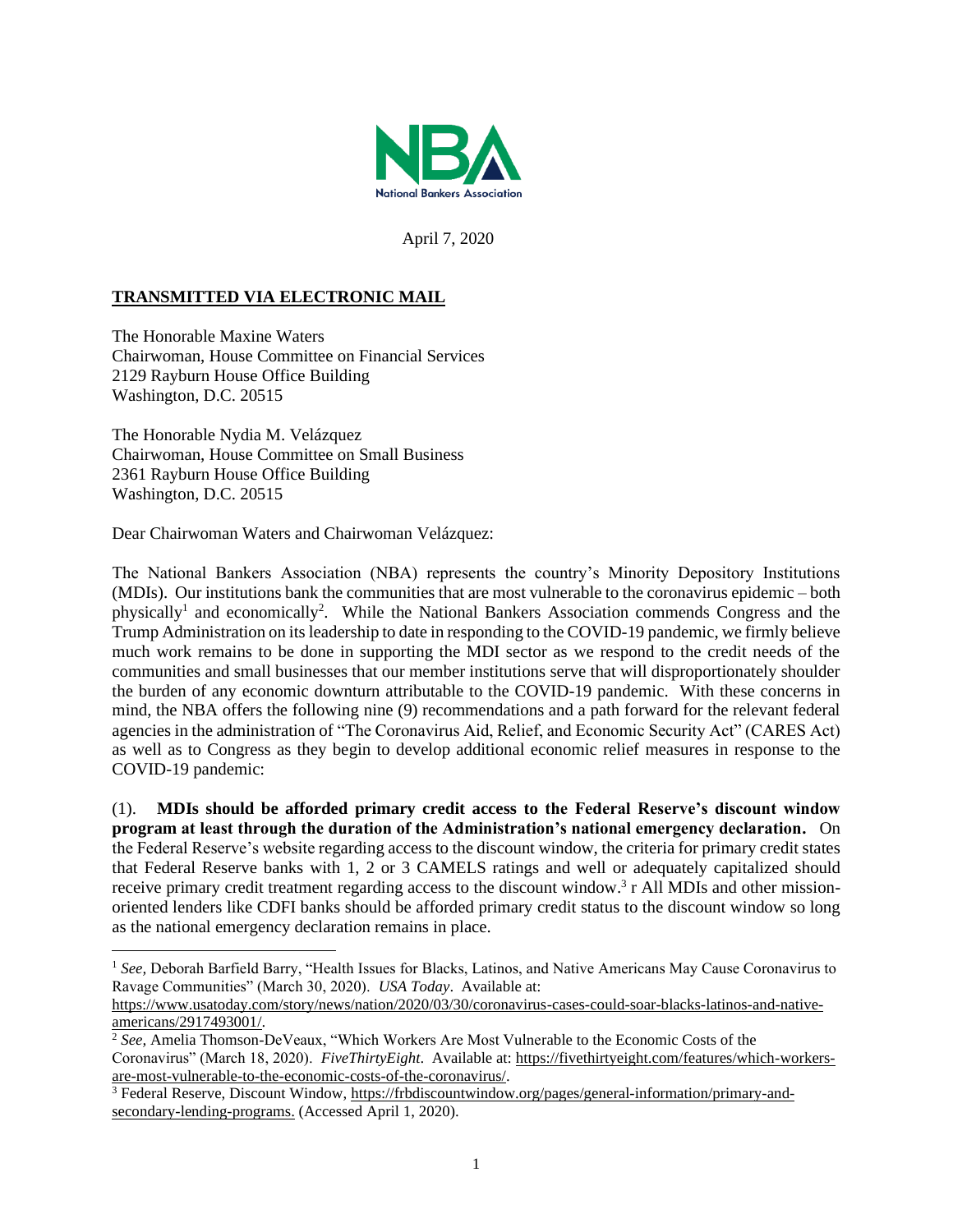(2). **The Small Business Administration should seek to proactively lower any administrative barriers to MDI participation across all SBA loan programs:** To the extent that there are any administrative barriers to participation that have historically limited MDI participation in SBA lending programs – such as the requirement for certain programs that lenders originate a minimum number of loans, for example – that do not require Congressional action, we would urge the Small Business Administration to proactively identify and eliminate those barriers to participation as soon as practicable. African-American borrowers as a share of all 7(a) and 504 program lending in 2016, for example, only accounted for 2% of the lending activity in flagship SBA programs with Latino borrowers only faring slightly better – this despite MDIs having an established track record of higher rates of small business and SBA lending to diverse entrepreneurs and a willingness to do larger SBA loans to diverse entrepreneurs relative to non-MDIs.<sup>4</sup> The best way to ensure that the SBA-related provisions of the CARES Act and any subsequent relief measures administrated through the SBA actually makes it way to diverse entrepreneurs, LMI communities, and the nonprofit institutions that serve LMI communities and communities of color is to take affirmatives steps to ensure that every MDI has the ability to fully participate in every SBA program. Affirmative steps would include goals for diverse entrepreneur participation in COVID-19 related SBA programs<sup>5</sup>, targeted efforts to ensure that MDIs are delivery channels for diverse entrepreneurs such as creating an MDI Coordinator within the SBA's Office of Advocacy similar to federal banking regulators' MDI-specific liaisons, and adequately compensating lenders for program participation by establishing a reasonable rate floor, *supra*. Diverse entrepreneurs, nonprofit institutions that serve LMI communities and communities of color, and LMI communities are the most economically vulnerable during and in the aftermath of the COVID-19 pandemic. Accordingly, we believe that the SBA should proactively lower any administrative barriers to participation to ensure broad support of MDI participation in existing SBA programs as well as those established through the CARES Act and any subsequent COVID-19 relief measures that will help to ensure a robust and inclusive economic recovery.

(3). **The Small Business Committees should proactively seek to expand the SBA's lending capacity by incorporating MDIs and CDFIs into the SBA's direct lending programs and other programs that would expand the SBA's reach and capacity during the COVID-19 response:** Under normal circumstances, we understand that certain SBA programs like the Disaster Loan Program and even the SBA's Microloan Program are rightly limited to either the SBA directly or to a narrow universe of nonprofit lenders. But in a time of crisis where the pace at which relief is extended is paramount and the SBA could easily be overwhelmed, mission-oriented financial institutions like MDIs and CDFI banks should be force multipliers for the SBA in helping them expand their reach to diverse entrepreneurs and nonprofit institutions that service the credit needs of LMI communities and communities of color. We therefore ask that in the next COVID-19 related economic relief package, the House and Senate Small Business Committees proactively lower the barriers to participation and provide direct financial support to MDIs and CDFI banks for inclusion in SBA programs like the Disaster Loan and Microloan Programs that currently do not allow for direct participation from mission-oriented lenders.

<sup>4</sup> *See,* The Milken Institute, "The Partnership for Lending in Underserved Markets: Increasing Minority Entrepreneurs'' Access to Capital" at 9. Available at: [https://milkeninstitute.org/sites/default/files/reports](https://milkeninstitute.org/sites/default/files/reports-pdf/PLUM-Capstone-Report.pdf)[pdf/PLUM-Capstone-Report.pdf.](https://milkeninstitute.org/sites/default/files/reports-pdf/PLUM-Capstone-Report.pdf) *See also*, Federal Deposit Insurance Corporation, "Minority Depository Institutions: Structure, Performance, and Social Impact" at 64-67. Available at: [https://www.fdic.gov/regulations/resources/minority/2019-mdi-study/full.pdf.](https://www.fdic.gov/regulations/resources/minority/2019-mdi-study/full.pdf)

<sup>&</sup>lt;sup>5</sup> Entrepreneurs of color constitute 15% of all U.S. businesses, so the SBA should make best efforts to ensure that 15% of funds dispersed as a part of the economic response to the COVID-19 epidemic. *See*, Minority Business Development Agency, "State of Minority Business Enterprise" (December 8, 2019). Available at: [https://www.mbda.gov/page/state-minority-business-enterprise-smobe-data-state.](https://www.mbda.gov/page/state-minority-business-enterprise-smobe-data-state) 

In light of the SBA's track record with diverse entrepreneurs and MDIs long-standing commitment to diverse entrepreneurs, the SBA should proactively seek opportunities to work with MDIs as delivery channels for lending to diverse entrepreneurs and nonprofits.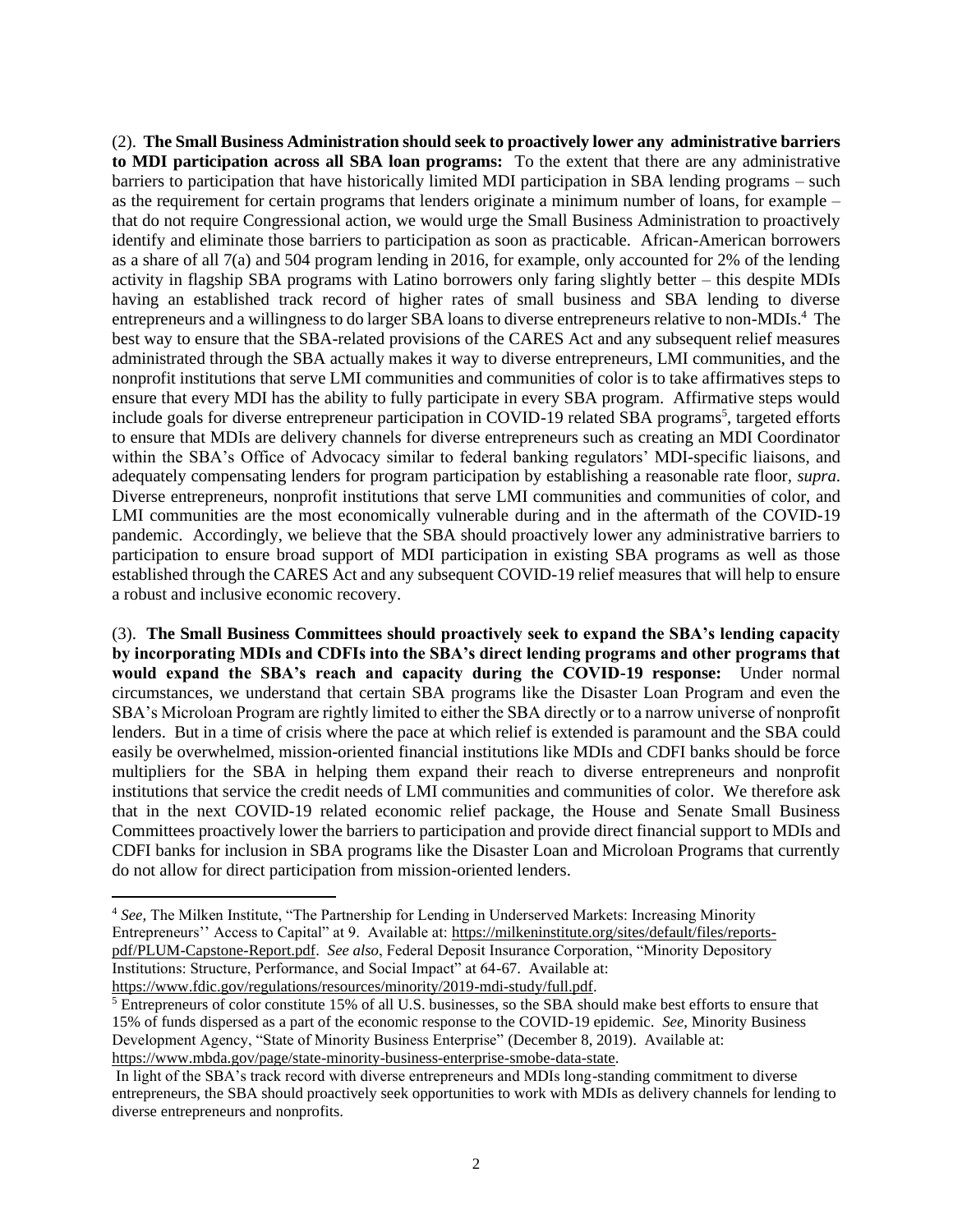(4). **Key provisions of the House-sponsored "Take Responsibility for Workers and Families Act" expanding the capacity of MDIs and CDFIs must be a part of the next COVID-19 economic relief package:** Sections 206 (a \$1 billion supplemental appropriation for the Community Development Financial Institutions Fund), 207 (expanding key MDI sector support provisions like the Minority Bank Deposit Program), and 208 (zero-interest loans to CDFIs and MDIs with < \$1B in assets to expand their capacity to meet the emergency financing needs of diverse and LMI customers, nonprofit institutions, and small businesses) of the "Take Responsibility for Workers and Families Act" make the kind of investments in the CDFI Fund and in MDIs that are necessary to expand our institutions' capacity to lend and respond to the growing needs of our small business, nonprofit, and consumer banking clients during the COVID-19 pandemic. We know that the Administration and Congress seek both a robust and inclusive economic recovery; the provisions in Sections 206, 207, and 208 will help to ensure that it is. MDIs and CDFIs have been a historically underutilized delivery channel for getting capital to LMI communities and diverse entrepreneurs and nonprofit institutions, and these three sections of the "Take Responsibility for Workers and Families Act" could go a long way in rectifying this historic oversight precisely at a time when the communities our institutions serve need help the most.

## (5). **The next iteration of COVID-19 economic relief measures should include H.R. 5322, the**

**"Ensuring Diversity in Community Banking Act of 2019 Act"** The Act includes a number of important provisions that the NBA has advocated on for some time. The NBA has long sought to codify and enhance federal agency participation in Treasury's Minority Bank Deposit Program (MBDP). The Act brings about much-needed reforms to the MBDP – a program which has unfortunately gone underutilized by federal agencies. The NBA has similarly raised concerns with prudential regulators that bank examiners do not come to our institutions with an understanding of the unique operating environments associated with the economically distressed communities our institutions disproportionately serve. The Act seeks to rectify this by taking historic steps to diversify our federal bank examiner corps and to introduce best practices across federal banking regulators regarding culturally-competent training and best practices to ensure that examiners have a full appreciation of our institutions' unique operational challenges. The NBA has long viewed Treasury's Financial Agent Mentor-Protégé Program (Program) as an underutilized vehicle for MDI-majority bank partnerships, and the Act expands the Program's reach to include more MDI-majority partnerships in administering programs through the Bureau of the Fiscal Service.

(6). **The next iteration of COVID-19 economic relief measures should include modernizing Section 29 of the Federal Deposit Insurance Act such that well-capitalized community banks can diversify their deposit bases.** Section 29 of the Federal Deposit Insurance Act's (FDIA) regulation of brokered deposits significantly impairs community banks' ability to compete with larger insured depository institutions in attracting deposits outside of their traditional branch and service networks – this despite mounting evidence that so-called brokered deposits do not contribute to bank failures and otherwise behave like core deposits.<sup>6</sup> These restrictions are particularly significant for MDIs whose deposit bases draw almost entirely from LMI communities that are the most economically vulnerable as a result of the COVID-19 pandemic.<sup>7</sup> Well-capitalized MDIs should be able to work with third parties to attract core deposits outside of their current branch networks without concern that it would attract unwarranted regulatory scrutiny or

<sup>6</sup> *See*, James R. Barth and Yanfei Sun, "Bank Funding Sources: A New Look at Brokered Deposits" at 37 (January 2018) (noting that ". . . most of the empirical studies, either those focusing on bank failures or on bank failure costs, don't provide justification for the current regulatory treatment of brokered deposits . . . Moreover, none of the studies provide direct evidence that brokered deposits are a causal factor with respect to bank failures, failure costs, or banking instability."). Utah Center for Financial Services. Available at: [https://lassonde.utah.edu/wp/wp](https://lassonde.utah.edu/wp/wp-content/uploads/2018/05/UCFS_Barth_Brokered_Deposit-2018.pdf)[content/uploads/2018/05/UCFS\\_Barth\\_Brokered\\_Deposit-2018.pdf.](https://lassonde.utah.edu/wp/wp-content/uploads/2018/05/UCFS_Barth_Brokered_Deposit-2018.pdf)

<sup>7</sup> *See,* Note 2.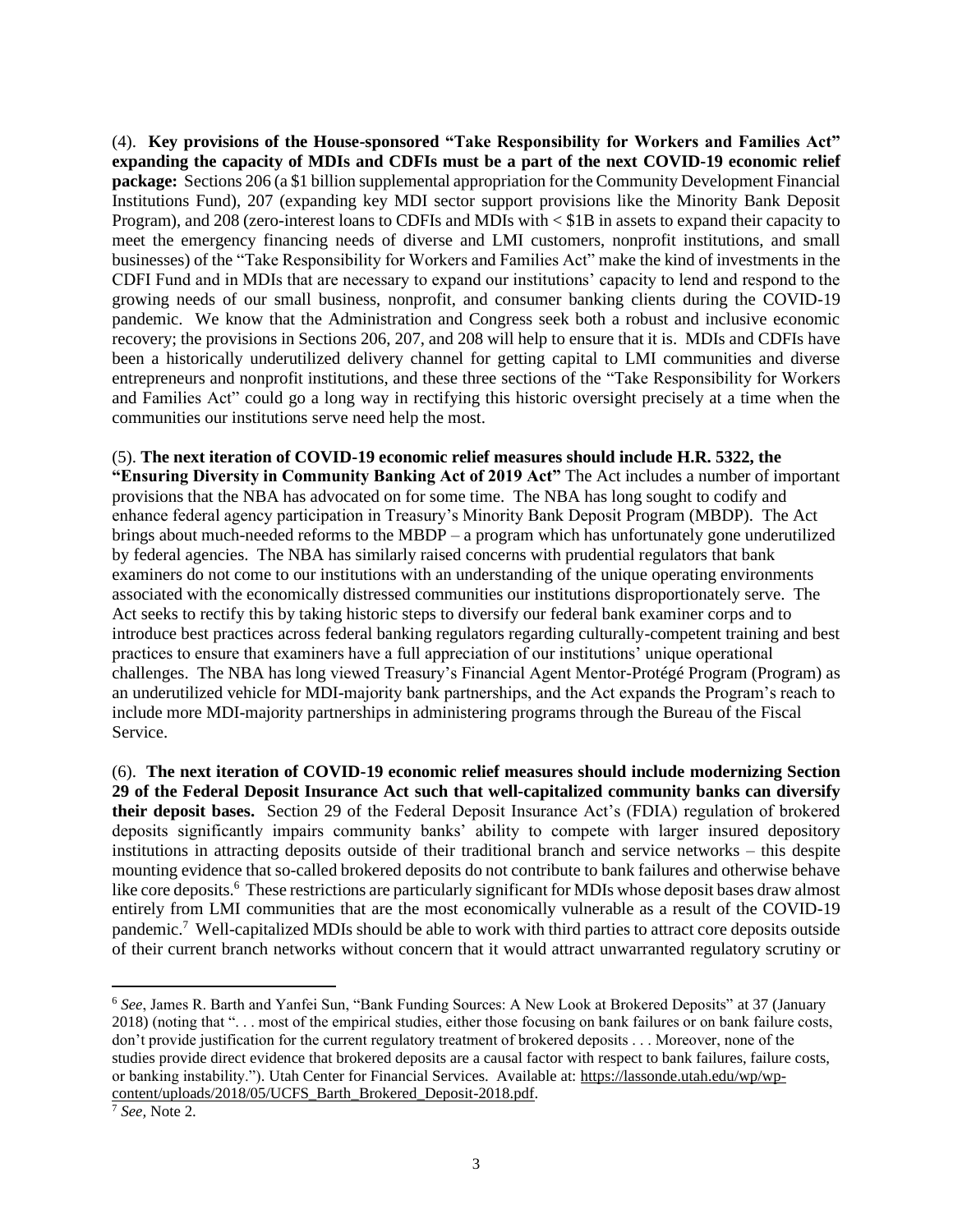higher deposit insurance premiums, especially when the deposits do not pose significant risks to the institutions' safety and soundness or to the Deposit Insurance Fund. Our depositors will be the hardest hit by the economic downturn, and outdated restrictions on third-party assistance in securing core deposits that are stable sources of funding should be modernized to reflect how consumers bank and the particular impacts that we anticipate on our banks' deposit bases due to the COVID-19 pandemic. We believe that Congress should be seeking to encourage the long-term safety and soundness of MDIs which should include supporting efforts for MDIs to diversify their deposit bases – particularly during an economic emergency where massive job losses in LMI communities and communities of color are expected – through modernizing Section 29 of the FDIA.

(7). **The next iteration of COVID-19 economic relief measures should include a temporary regulatory reprieve from FDIC, Federal Reserve, and OCC regulatory standards to allow banks (less than 5 billion USD in assets) that target LMI communities more flexibility–such as a wider range within key ratios they must maintain (i.e., liquidity, capital adequacy, and leverage)–to not only be in good standing, but also continue to provide capital as needed.** Past research has shown most small businesses only have a few short weeks of cash on hand. A significant number of small businesses in affected neighborhoods will suffer substantial reductions in income, and therefore, require even more access to capital. Banks that may be willing to support these businesses are not going to be able to if it exceeds their regulatory thresholds. Banks with less than \$5 billion in assets represent 96 percent of all banks, but only 14 percent of all assets. Given the smaller scale of these banks and limited risk to the broader financial system, adjusting key capital ratios thresholds is an acceptable risk to reduce the effect of the current economic shock.

(8). **The next iteration of COVID-19 economic relief measures should include federal resources to enhance the Tier 1 Capital of banks that support underserved communities (e.g., MDIs and CDFIs) by fully capitalizing and leveraging Treasury's CDFI Fund Program.** A critical component of the resilience of the banking sector is the amount of Tier 1 Capital it has. Without sufficient Tier 1 Capital, not only are banks limited in the amount of deposits they can take in, but it also hampers their ability to weather loan losses. In this unprecedented economic shock, many financial institutions, especially those in underserved communities, will have increased delinquent loans. Although federal government efforts to stand up new loan loss reserves are important, standing up a new federal program with significant red tape will create a bottleneck when speed is necessary. A more sustainable effort would be to fully capitalize and leverage Treasury's CDFI Fund Program to provide direct Tier 1 capital support to banks that support LMI communities without triggering the Bank Holding Company's limitations.

(9). **The Small Business Administration should revisit the allowable interest rates under the Paycheck Protection Program, and any extensions of the Program should ensure that interest rates strike the appropriate balance between encouraging lender participation and ensuring access to affordable credit for small businesses.** While guidance from the Small Business Administration suggests that interest rates for the Paycheck Protection Program (PPP) should not exceed 4%, the current iteration of the PPP does not allow interest rates to exceed 1.0%. While the NBA understands and appreciates extending small business credit at rates small businesses can afford, very few banks – and particularly small, missionoriented lenders like MDIs that already have well-documented challenges raising capital – have a cost of capital anywhere close to 1.0%, and the proposed fee schedule does not adequately make up for the cost of underwriting and the cost of capital our member institutions would incur for each loan they would make under the Program. Further, at 1.0% there will be no secondary market for these loans, so our member institutions will have to hold these loans on their balance sheets further limiting their attractiveness to smaller financial institutions. Absent interventions that allow for lowers costs of capital for our member institutions (like accessing the Federal Reserve's discount window at the prime credit rate, *supra*) or higher origination fees, we would urge the SBA to revisit the current 1.0% rate cap and Congress to ensure that future extensions of the Program statutorily provide a rate floor of at least 2.75% -- a rate still well below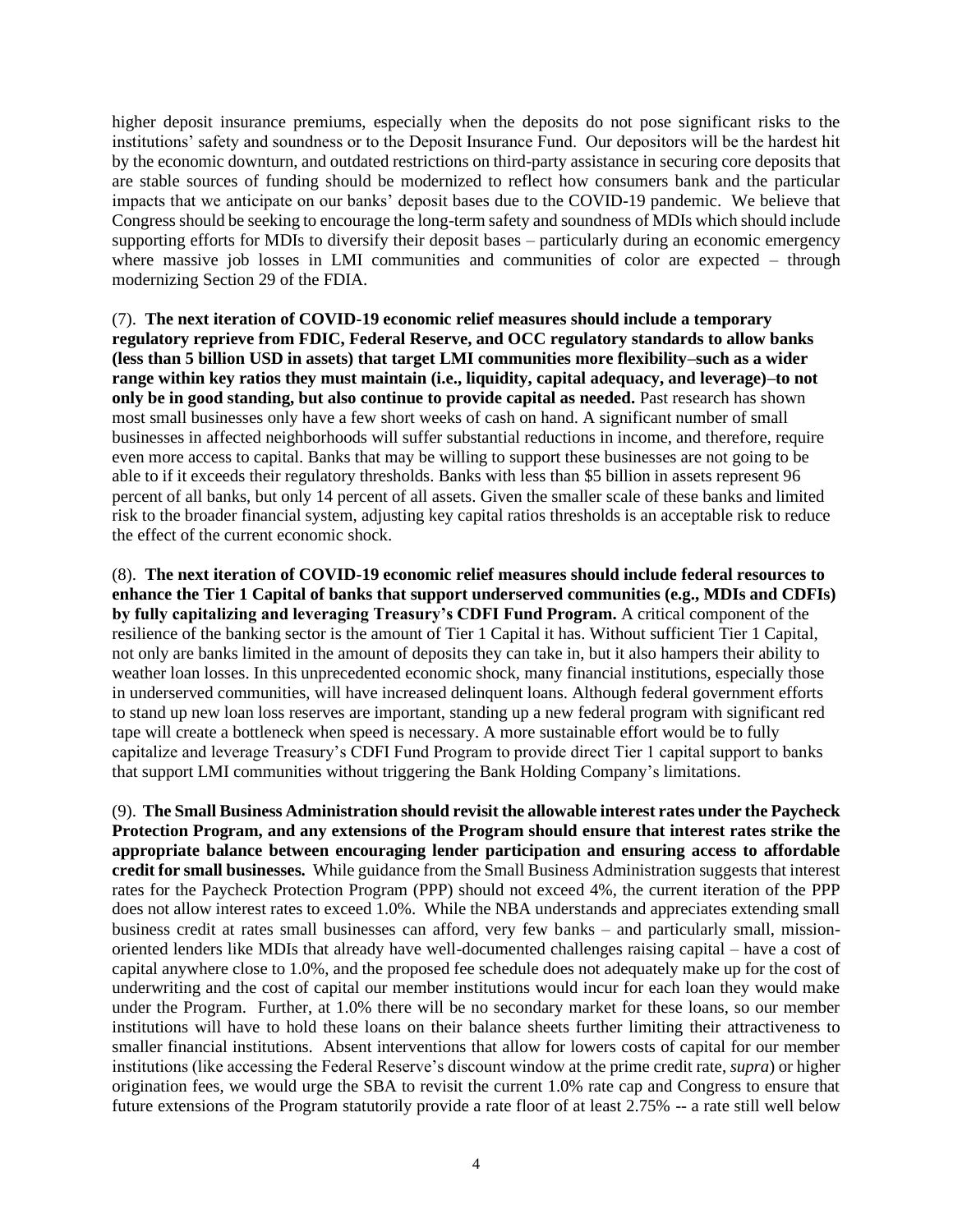the current rates across virtually all SBA program and other small business lending. Otherwise, most MDIs will be priced out of the Program significantly impairing the Program's impact and reach and the inclusiveness of any economic recovery.

We have an opportunity to avert an economic collapse if Congress and the Administration takes the necessary steps now to provide diverse small businesses, nonprofits, and LMI communities the emergency relief they need now. The steps taken through the previous three relief measures were welcomed and necessary as we anticipate a series of additional actions that will need to be taken by Congress and the Trump Administration to ensure that we not only contain the spread of COVID-19 but also limit the potential economic carnage to LMI communities and communities of color that stand to be the hardest hit both by the pandemic itself as well as the economic consequences associated with our response to the pandemic. Providing relief to the nation's MDIs and CDFIs is vital if our efforts are to ensure that every community in the country can take part in our nation's post COVID-19 economic recovery. We appreciate the opportunity to submit our recommendations for the administration of the CARES Act and future iterations of COVID-19 economic relief measures, and look forward to being a resource to your agencies, the Trump Administration, and to Congress in ensuring both a robust and inclusive response to and recovery from the COVID-19 pandemic.

Respectfully,

Kyn Samders

Kim Saunders President and Chief Executive Officer, National Bankers Association ksaunders@nationalbankers.org

Formet Bell

Kenneth Kelly Chairman, Board of Directors, National Bankers Association Chairman and Chief Executive Officer, First Independence Bank [kkelly@nationalbankers.org](mailto:kkelly@nationalbankers.org)

CC: Congressman Patrick McHenry, Ranking Member, House Committee on Financial Services Congressman Steve Chabot, Ranking Member, House Committee on Small Business Congressman Gregory Meeks, Chairman, Subcommittee on Consumer Protection and Financial Institutions, House Committee on Financial Services Congressman Blaine Luetkemeyer, Ranking Member, Subcommittee on Consumer Protection and Financial Institutions, House Committee on Financial Services Congressman Andy Kim, Chairman, Subcommittee on Economic Growth, Tax, and Capital Access, House Committee on Small Business